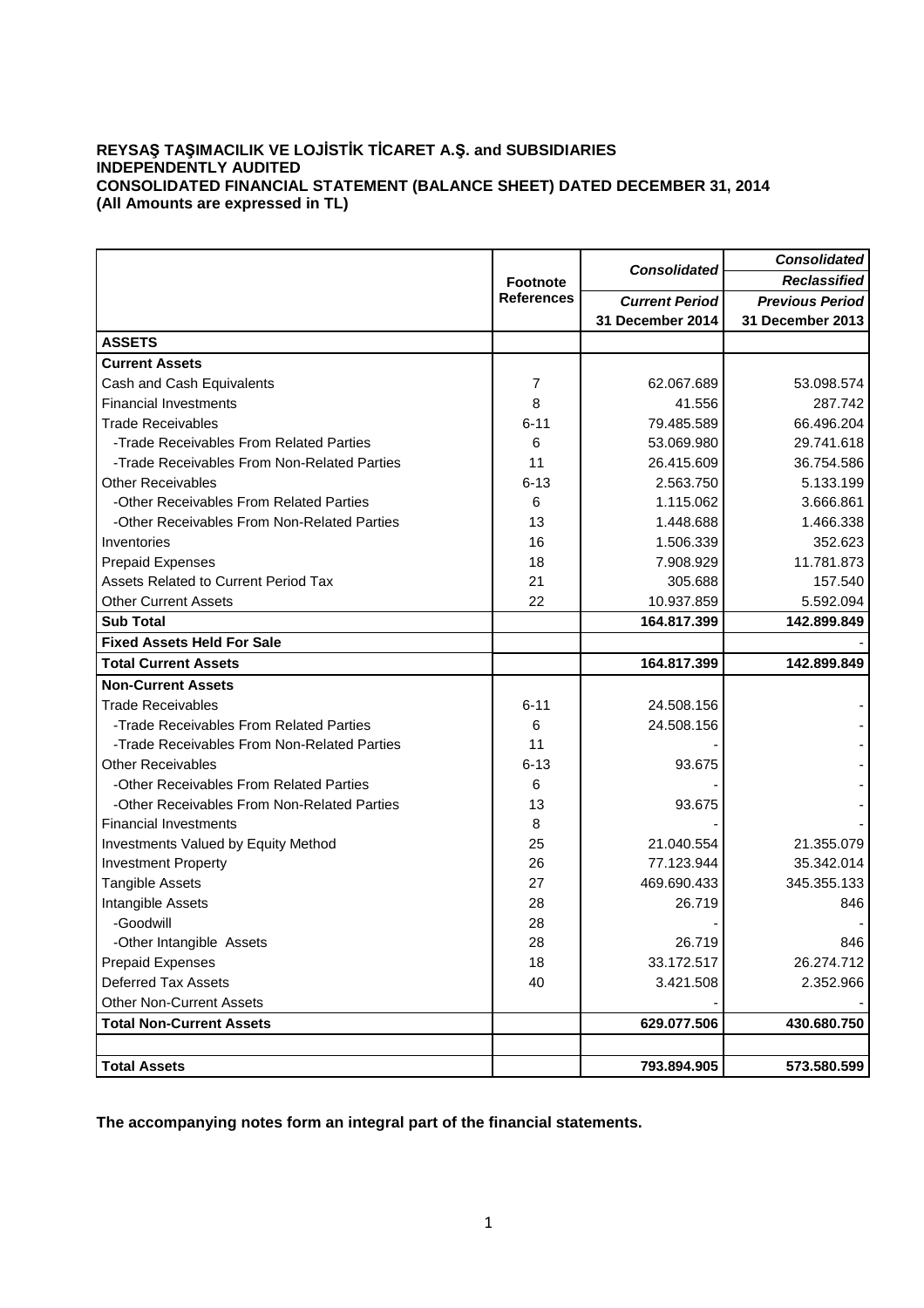## **REYSAŞ TAŞIMACILIK VE LOJİSTİK TİCARET A.Ş. and SUBSIDIARIES INDEPENDENTLY AUDITED CONSOLIDATED FINANCIAL STATEMENT (BALANCE SHEET) DATED DECEMBER 31, 2014 (All Amounts are expressed in TL)**

|                                                          |                   | <b>Consolidated</b>   | <b>Consolidated</b>    |  |  |
|----------------------------------------------------------|-------------------|-----------------------|------------------------|--|--|
|                                                          | <b>Footnote</b>   |                       | <b>Reclassified</b>    |  |  |
|                                                          | <b>References</b> | <b>Current Period</b> | <b>Previous Period</b> |  |  |
|                                                          |                   | 31 December 2014      | 31 December 2013       |  |  |
| <b>LIABILITIES</b>                                       |                   |                       |                        |  |  |
| <b>Short-Term Liabilities</b>                            |                   |                       |                        |  |  |
| <b>Short-Term Financial Liabilities</b>                  | 9                 | 109.590.323           | 93.202.161             |  |  |
| <b>Other Financial Liabilities</b>                       | 10                | 268.866               | 140.829                |  |  |
| <b>Trade Payables</b>                                    | $6 - 11$          | 80.474.545            | 46.172.263             |  |  |
| -Trade Payables to Related Parties                       | 6                 | 52.995.539            | 21.681.337             |  |  |
| -Trade Payables to Non-Related Parties                   | 11                | 27.479.006            | 24.490.926             |  |  |
| Liabilities Regarding the Employee Benefits              | 14                | 1.235.125             | 1.314.962              |  |  |
| <b>Other Payables</b>                                    | $6 - 13$          | 9.653.206             | 12.233.839             |  |  |
| -Other Payables to Related Parties                       | 6                 | 5.133.399             | 6.289.615              |  |  |
| -Other Payables to Non-Related Parties                   | 13                | 4.519.807             | 5.944.224              |  |  |
| Deferred Income                                          | 18                | 339.591               | 1.151.247              |  |  |
| Period Income Tax Liability                              | 20                | 1.935.993             |                        |  |  |
| <b>Short-term Provisions</b>                             | 23                | 317.928               | 206.268                |  |  |
| -Short-Term Provisions Regarding Employee Benefits       | 23                | 317.928               |                        |  |  |
| -Other Short-Term Provisions                             | 23                |                       | 206.268                |  |  |
| Other Short-Term Liabilities                             | 22                | 386.249               | 590.794                |  |  |
| <b>Total Short-Term Liabilities</b>                      |                   | 204.201.826           | 155.012.363            |  |  |
| <b>Long-Term Liabilities</b>                             |                   |                       |                        |  |  |
| Long-Term Financial Liabilities                          | 9                 | 241.607.831           | 94.716.566             |  |  |
| <b>Other Financial Liabilities</b>                       | 10                | 50.000.000            | 50.000.000             |  |  |
| <b>Trade Payables</b>                                    | $6 - 11$          | 929.524               |                        |  |  |
| -Trade Payables to Related Parties                       | 6                 |                       |                        |  |  |
| -Trade Payables to Non-Related Parties                   | 11                | 929.524               |                        |  |  |
| Other Payables                                           | $6 - 13$          | 702.148               |                        |  |  |
| -Other Payables to Related Parties                       | 6                 |                       |                        |  |  |
| -Other Payables to Non-Related Parties                   | 13                | 702.148               |                        |  |  |
| Long-Term Provisions                                     | 23                | 9.298.938             | 8.983.224              |  |  |
| -Long-Term Provisions Regarding Employee Benefits        | 23                | 3.054.092             | 2.388.299              |  |  |
| -Other Long-Term Provisions                              | 23                | 6.244.846             | 6.594.925              |  |  |
| <b>Deferred Tax Liability</b>                            |                   |                       |                        |  |  |
| Other Long-Term Liabilities                              | 23                |                       |                        |  |  |
| <b>Total Long-Term Liabilities</b>                       |                   | 302.538.441           | 153.699.790            |  |  |
| <b>EQUITIES</b>                                          |                   |                       |                        |  |  |
| <b>Equities of the Main Shareholder</b>                  |                   |                       |                        |  |  |
| Paid-in Capital                                          | 29                | 110.000.000           | 110.000.000            |  |  |
| <b>Capital Adjustment Differences</b>                    |                   | 40.859                | 40.859                 |  |  |
| Repurchased Shares (-)                                   |                   | (2.177.230)           | (2.177.230)            |  |  |
| Other Accumulated Comprehensive Income or Expenses not   |                   |                       |                        |  |  |
| to be reclassified under Profit or Loss                  |                   | 375.580               | (250.946)              |  |  |
| -Revaluation and Measurement Gains/Losses                |                   | 233.783               |                        |  |  |
| -Actuarial Gains/Loss Arising From Defined Benefit Plans |                   | 141.797               | (250.946)              |  |  |
| <b>Restrained Reserves From Profit</b>                   |                   | 13.887.838            | 9.077.020              |  |  |
| <b>Accumulated Profit/Loss</b>                           |                   | 44.372.938            | 23.213.095             |  |  |
| Net Profit/Loss for the Period                           | 41                | 20.441.891            | 27.518.136             |  |  |
| <b>Equities of the Main Shareholder</b>                  |                   | 186.941.876           | 167.420.934            |  |  |
| <b>Non-Controlling Shares</b>                            | 29                | 100.212.762           | 97.447.512             |  |  |
| <b>Total Equities</b>                                    |                   | 287.154.638           | 264.868.446            |  |  |
|                                                          |                   |                       |                        |  |  |
| <b>Total Liabilities</b>                                 |                   | 793.894.905           | 573.580.599            |  |  |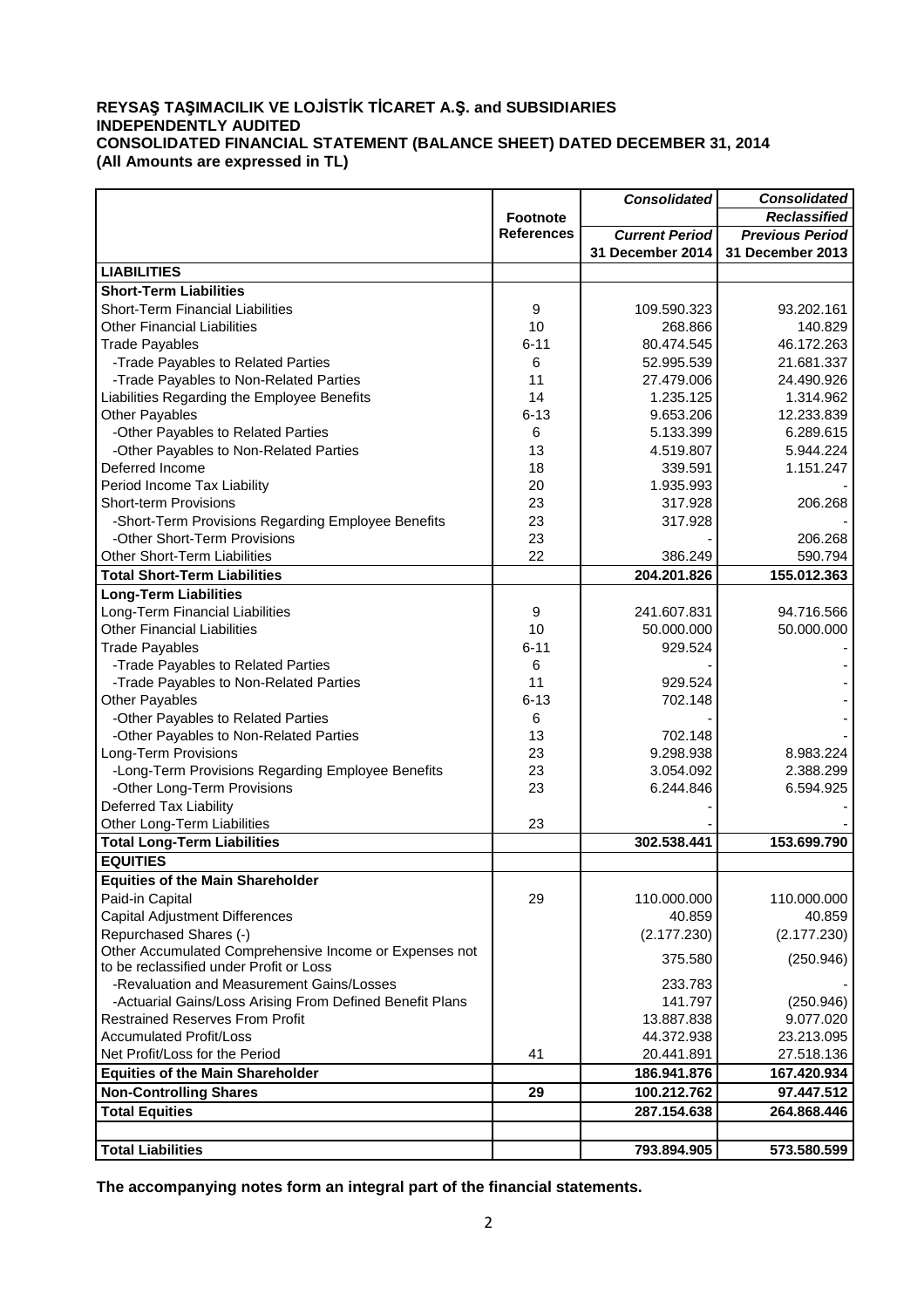## **REYSAŞ TAŞIMACILIK VE LOJİSTİK TİCARET A.Ş. and SUBSIDIARIES INDEPENDENTLY AUDITED CONSOLIDATED PROFIT OR LOSS AND OTHER COMPREHENSIVE INCOME STATEMENT FOR THE PERIOD BETWEEN JANUARY 01, 2014 - DECEMBER 31, 2014 (All Amounts are expressed in TL)**

| <b>Reclassified</b><br><b>Footnote</b><br><b>Current Period</b><br><b>Previous Period</b><br><b>References</b><br>01 January 2014<br>01 January 2013<br>31 December 2014<br>31 December 2013<br>331.008.701<br>333.452.574<br><b>Sales</b><br>30<br>Cost of Sales (-)<br>30<br>(255.011.103)<br>(249.894.246)<br><b>Gross Profit/Loss from Trade Activities</b><br>75.997.598<br>83.558.328<br><b>Gross Profit/Loss</b><br>75.997.598<br>83.558.328<br>General Administrative Expenses (-)<br>31<br>(19.326.670)<br>(12.613.136)<br>Marketing, Sales and Distribution Expenses (-)<br>31<br>(1.028.722)<br>(944.082)<br>Research and Development Expenses (-)<br>Other Operating Income<br>33<br>15.943.481<br>33.205.303<br>Other Operating Expenses (-)<br>33<br>(14.761.910)<br>(39.131.357)<br><b>Operating Profit/Loss</b><br>63.537.311<br>57.361.522<br>Incomes from Investment Activities<br>34<br>2.939.558<br>790.761<br>Expenses from Investment Activities (-)<br>35<br>(6.910.752)<br>(176.107)<br>Profit/Loss Shares of Investments Valued by Equity Method<br>782.765<br>(314.525)<br><b>Operating Income/Loss Before Financial Expenses</b><br>59.251.592<br>58.758.941<br>Financial Income<br>36<br>12.829.397<br>37<br>Financial Expenses (-)<br>(45.679.208)<br>(20.963.690)<br><b>Earnings Before Tax from Continuing Operations</b><br>37.795.251<br>26.401.781<br><b>Continuing Operations Tax Income/Expenses</b><br>(2.891.719)<br>(717.605)<br>Period Tax Expenses/Income<br>20<br>(4.458.521)<br>(1.435.265)<br>Deferred Tax Expenses / Income<br>39<br>1.566.802<br>717.660<br><b>Continuing Operations Profit/Loss for the Period</b><br>37.077.646<br>23.510.062<br>Discontinued Operations Profit/Loss for the Period<br><b>Profit/Loss for the Period</b><br>23.510.062<br>40<br>37.077.646<br>Distribution of Profit/Loss for the Period<br>23.510.062<br>37.077.646<br>Non-Controlling Shares<br>3.068.172<br>9.559.510<br>Main Shareholders' Shares<br>20.441.890<br>27.518.136<br><b>Earnings per Share</b><br>Earnings per Share from Continuing Operations<br>0,18584<br>0,25016<br>Earnings per Share from Discontinued Operations<br>0,00000<br>0,00000<br><b>Diluted Earnings by Share</b><br>Diluted Earnings per Share from Continuing Operations<br>Diluted Earnings per Share from Discontinued Operations |  | <b>Consolidated</b> | <b>Consolidated</b> |  |
|--------------------------------------------------------------------------------------------------------------------------------------------------------------------------------------------------------------------------------------------------------------------------------------------------------------------------------------------------------------------------------------------------------------------------------------------------------------------------------------------------------------------------------------------------------------------------------------------------------------------------------------------------------------------------------------------------------------------------------------------------------------------------------------------------------------------------------------------------------------------------------------------------------------------------------------------------------------------------------------------------------------------------------------------------------------------------------------------------------------------------------------------------------------------------------------------------------------------------------------------------------------------------------------------------------------------------------------------------------------------------------------------------------------------------------------------------------------------------------------------------------------------------------------------------------------------------------------------------------------------------------------------------------------------------------------------------------------------------------------------------------------------------------------------------------------------------------------------------------------------------------------------------------------------------------------------------------------------------------------------------------------------------------------------------------------------------------------------------------------------------------------------------------------------------------------------------------------------------------------------------------------------------------------------------------------------------------------------------------|--|---------------------|---------------------|--|
|                                                                                                                                                                                                                                                                                                                                                                                                                                                                                                                                                                                                                                                                                                                                                                                                                                                                                                                                                                                                                                                                                                                                                                                                                                                                                                                                                                                                                                                                                                                                                                                                                                                                                                                                                                                                                                                                                                                                                                                                                                                                                                                                                                                                                                                                                                                                                        |  |                     |                     |  |
|                                                                                                                                                                                                                                                                                                                                                                                                                                                                                                                                                                                                                                                                                                                                                                                                                                                                                                                                                                                                                                                                                                                                                                                                                                                                                                                                                                                                                                                                                                                                                                                                                                                                                                                                                                                                                                                                                                                                                                                                                                                                                                                                                                                                                                                                                                                                                        |  |                     |                     |  |
|                                                                                                                                                                                                                                                                                                                                                                                                                                                                                                                                                                                                                                                                                                                                                                                                                                                                                                                                                                                                                                                                                                                                                                                                                                                                                                                                                                                                                                                                                                                                                                                                                                                                                                                                                                                                                                                                                                                                                                                                                                                                                                                                                                                                                                                                                                                                                        |  |                     |                     |  |
|                                                                                                                                                                                                                                                                                                                                                                                                                                                                                                                                                                                                                                                                                                                                                                                                                                                                                                                                                                                                                                                                                                                                                                                                                                                                                                                                                                                                                                                                                                                                                                                                                                                                                                                                                                                                                                                                                                                                                                                                                                                                                                                                                                                                                                                                                                                                                        |  |                     |                     |  |
|                                                                                                                                                                                                                                                                                                                                                                                                                                                                                                                                                                                                                                                                                                                                                                                                                                                                                                                                                                                                                                                                                                                                                                                                                                                                                                                                                                                                                                                                                                                                                                                                                                                                                                                                                                                                                                                                                                                                                                                                                                                                                                                                                                                                                                                                                                                                                        |  |                     |                     |  |
|                                                                                                                                                                                                                                                                                                                                                                                                                                                                                                                                                                                                                                                                                                                                                                                                                                                                                                                                                                                                                                                                                                                                                                                                                                                                                                                                                                                                                                                                                                                                                                                                                                                                                                                                                                                                                                                                                                                                                                                                                                                                                                                                                                                                                                                                                                                                                        |  |                     |                     |  |
|                                                                                                                                                                                                                                                                                                                                                                                                                                                                                                                                                                                                                                                                                                                                                                                                                                                                                                                                                                                                                                                                                                                                                                                                                                                                                                                                                                                                                                                                                                                                                                                                                                                                                                                                                                                                                                                                                                                                                                                                                                                                                                                                                                                                                                                                                                                                                        |  |                     |                     |  |
|                                                                                                                                                                                                                                                                                                                                                                                                                                                                                                                                                                                                                                                                                                                                                                                                                                                                                                                                                                                                                                                                                                                                                                                                                                                                                                                                                                                                                                                                                                                                                                                                                                                                                                                                                                                                                                                                                                                                                                                                                                                                                                                                                                                                                                                                                                                                                        |  |                     |                     |  |
|                                                                                                                                                                                                                                                                                                                                                                                                                                                                                                                                                                                                                                                                                                                                                                                                                                                                                                                                                                                                                                                                                                                                                                                                                                                                                                                                                                                                                                                                                                                                                                                                                                                                                                                                                                                                                                                                                                                                                                                                                                                                                                                                                                                                                                                                                                                                                        |  |                     |                     |  |
|                                                                                                                                                                                                                                                                                                                                                                                                                                                                                                                                                                                                                                                                                                                                                                                                                                                                                                                                                                                                                                                                                                                                                                                                                                                                                                                                                                                                                                                                                                                                                                                                                                                                                                                                                                                                                                                                                                                                                                                                                                                                                                                                                                                                                                                                                                                                                        |  |                     |                     |  |
|                                                                                                                                                                                                                                                                                                                                                                                                                                                                                                                                                                                                                                                                                                                                                                                                                                                                                                                                                                                                                                                                                                                                                                                                                                                                                                                                                                                                                                                                                                                                                                                                                                                                                                                                                                                                                                                                                                                                                                                                                                                                                                                                                                                                                                                                                                                                                        |  |                     |                     |  |
|                                                                                                                                                                                                                                                                                                                                                                                                                                                                                                                                                                                                                                                                                                                                                                                                                                                                                                                                                                                                                                                                                                                                                                                                                                                                                                                                                                                                                                                                                                                                                                                                                                                                                                                                                                                                                                                                                                                                                                                                                                                                                                                                                                                                                                                                                                                                                        |  |                     |                     |  |
|                                                                                                                                                                                                                                                                                                                                                                                                                                                                                                                                                                                                                                                                                                                                                                                                                                                                                                                                                                                                                                                                                                                                                                                                                                                                                                                                                                                                                                                                                                                                                                                                                                                                                                                                                                                                                                                                                                                                                                                                                                                                                                                                                                                                                                                                                                                                                        |  |                     |                     |  |
|                                                                                                                                                                                                                                                                                                                                                                                                                                                                                                                                                                                                                                                                                                                                                                                                                                                                                                                                                                                                                                                                                                                                                                                                                                                                                                                                                                                                                                                                                                                                                                                                                                                                                                                                                                                                                                                                                                                                                                                                                                                                                                                                                                                                                                                                                                                                                        |  |                     |                     |  |
|                                                                                                                                                                                                                                                                                                                                                                                                                                                                                                                                                                                                                                                                                                                                                                                                                                                                                                                                                                                                                                                                                                                                                                                                                                                                                                                                                                                                                                                                                                                                                                                                                                                                                                                                                                                                                                                                                                                                                                                                                                                                                                                                                                                                                                                                                                                                                        |  |                     |                     |  |
|                                                                                                                                                                                                                                                                                                                                                                                                                                                                                                                                                                                                                                                                                                                                                                                                                                                                                                                                                                                                                                                                                                                                                                                                                                                                                                                                                                                                                                                                                                                                                                                                                                                                                                                                                                                                                                                                                                                                                                                                                                                                                                                                                                                                                                                                                                                                                        |  |                     |                     |  |
|                                                                                                                                                                                                                                                                                                                                                                                                                                                                                                                                                                                                                                                                                                                                                                                                                                                                                                                                                                                                                                                                                                                                                                                                                                                                                                                                                                                                                                                                                                                                                                                                                                                                                                                                                                                                                                                                                                                                                                                                                                                                                                                                                                                                                                                                                                                                                        |  |                     |                     |  |
|                                                                                                                                                                                                                                                                                                                                                                                                                                                                                                                                                                                                                                                                                                                                                                                                                                                                                                                                                                                                                                                                                                                                                                                                                                                                                                                                                                                                                                                                                                                                                                                                                                                                                                                                                                                                                                                                                                                                                                                                                                                                                                                                                                                                                                                                                                                                                        |  |                     |                     |  |
|                                                                                                                                                                                                                                                                                                                                                                                                                                                                                                                                                                                                                                                                                                                                                                                                                                                                                                                                                                                                                                                                                                                                                                                                                                                                                                                                                                                                                                                                                                                                                                                                                                                                                                                                                                                                                                                                                                                                                                                                                                                                                                                                                                                                                                                                                                                                                        |  |                     |                     |  |
|                                                                                                                                                                                                                                                                                                                                                                                                                                                                                                                                                                                                                                                                                                                                                                                                                                                                                                                                                                                                                                                                                                                                                                                                                                                                                                                                                                                                                                                                                                                                                                                                                                                                                                                                                                                                                                                                                                                                                                                                                                                                                                                                                                                                                                                                                                                                                        |  |                     |                     |  |
|                                                                                                                                                                                                                                                                                                                                                                                                                                                                                                                                                                                                                                                                                                                                                                                                                                                                                                                                                                                                                                                                                                                                                                                                                                                                                                                                                                                                                                                                                                                                                                                                                                                                                                                                                                                                                                                                                                                                                                                                                                                                                                                                                                                                                                                                                                                                                        |  |                     |                     |  |
|                                                                                                                                                                                                                                                                                                                                                                                                                                                                                                                                                                                                                                                                                                                                                                                                                                                                                                                                                                                                                                                                                                                                                                                                                                                                                                                                                                                                                                                                                                                                                                                                                                                                                                                                                                                                                                                                                                                                                                                                                                                                                                                                                                                                                                                                                                                                                        |  |                     |                     |  |
|                                                                                                                                                                                                                                                                                                                                                                                                                                                                                                                                                                                                                                                                                                                                                                                                                                                                                                                                                                                                                                                                                                                                                                                                                                                                                                                                                                                                                                                                                                                                                                                                                                                                                                                                                                                                                                                                                                                                                                                                                                                                                                                                                                                                                                                                                                                                                        |  |                     |                     |  |
|                                                                                                                                                                                                                                                                                                                                                                                                                                                                                                                                                                                                                                                                                                                                                                                                                                                                                                                                                                                                                                                                                                                                                                                                                                                                                                                                                                                                                                                                                                                                                                                                                                                                                                                                                                                                                                                                                                                                                                                                                                                                                                                                                                                                                                                                                                                                                        |  |                     |                     |  |
|                                                                                                                                                                                                                                                                                                                                                                                                                                                                                                                                                                                                                                                                                                                                                                                                                                                                                                                                                                                                                                                                                                                                                                                                                                                                                                                                                                                                                                                                                                                                                                                                                                                                                                                                                                                                                                                                                                                                                                                                                                                                                                                                                                                                                                                                                                                                                        |  |                     |                     |  |
|                                                                                                                                                                                                                                                                                                                                                                                                                                                                                                                                                                                                                                                                                                                                                                                                                                                                                                                                                                                                                                                                                                                                                                                                                                                                                                                                                                                                                                                                                                                                                                                                                                                                                                                                                                                                                                                                                                                                                                                                                                                                                                                                                                                                                                                                                                                                                        |  |                     |                     |  |
|                                                                                                                                                                                                                                                                                                                                                                                                                                                                                                                                                                                                                                                                                                                                                                                                                                                                                                                                                                                                                                                                                                                                                                                                                                                                                                                                                                                                                                                                                                                                                                                                                                                                                                                                                                                                                                                                                                                                                                                                                                                                                                                                                                                                                                                                                                                                                        |  |                     |                     |  |
|                                                                                                                                                                                                                                                                                                                                                                                                                                                                                                                                                                                                                                                                                                                                                                                                                                                                                                                                                                                                                                                                                                                                                                                                                                                                                                                                                                                                                                                                                                                                                                                                                                                                                                                                                                                                                                                                                                                                                                                                                                                                                                                                                                                                                                                                                                                                                        |  |                     |                     |  |
|                                                                                                                                                                                                                                                                                                                                                                                                                                                                                                                                                                                                                                                                                                                                                                                                                                                                                                                                                                                                                                                                                                                                                                                                                                                                                                                                                                                                                                                                                                                                                                                                                                                                                                                                                                                                                                                                                                                                                                                                                                                                                                                                                                                                                                                                                                                                                        |  |                     |                     |  |
|                                                                                                                                                                                                                                                                                                                                                                                                                                                                                                                                                                                                                                                                                                                                                                                                                                                                                                                                                                                                                                                                                                                                                                                                                                                                                                                                                                                                                                                                                                                                                                                                                                                                                                                                                                                                                                                                                                                                                                                                                                                                                                                                                                                                                                                                                                                                                        |  |                     |                     |  |
|                                                                                                                                                                                                                                                                                                                                                                                                                                                                                                                                                                                                                                                                                                                                                                                                                                                                                                                                                                                                                                                                                                                                                                                                                                                                                                                                                                                                                                                                                                                                                                                                                                                                                                                                                                                                                                                                                                                                                                                                                                                                                                                                                                                                                                                                                                                                                        |  |                     |                     |  |
|                                                                                                                                                                                                                                                                                                                                                                                                                                                                                                                                                                                                                                                                                                                                                                                                                                                                                                                                                                                                                                                                                                                                                                                                                                                                                                                                                                                                                                                                                                                                                                                                                                                                                                                                                                                                                                                                                                                                                                                                                                                                                                                                                                                                                                                                                                                                                        |  |                     |                     |  |
|                                                                                                                                                                                                                                                                                                                                                                                                                                                                                                                                                                                                                                                                                                                                                                                                                                                                                                                                                                                                                                                                                                                                                                                                                                                                                                                                                                                                                                                                                                                                                                                                                                                                                                                                                                                                                                                                                                                                                                                                                                                                                                                                                                                                                                                                                                                                                        |  |                     |                     |  |
|                                                                                                                                                                                                                                                                                                                                                                                                                                                                                                                                                                                                                                                                                                                                                                                                                                                                                                                                                                                                                                                                                                                                                                                                                                                                                                                                                                                                                                                                                                                                                                                                                                                                                                                                                                                                                                                                                                                                                                                                                                                                                                                                                                                                                                                                                                                                                        |  |                     |                     |  |
|                                                                                                                                                                                                                                                                                                                                                                                                                                                                                                                                                                                                                                                                                                                                                                                                                                                                                                                                                                                                                                                                                                                                                                                                                                                                                                                                                                                                                                                                                                                                                                                                                                                                                                                                                                                                                                                                                                                                                                                                                                                                                                                                                                                                                                                                                                                                                        |  |                     |                     |  |
|                                                                                                                                                                                                                                                                                                                                                                                                                                                                                                                                                                                                                                                                                                                                                                                                                                                                                                                                                                                                                                                                                                                                                                                                                                                                                                                                                                                                                                                                                                                                                                                                                                                                                                                                                                                                                                                                                                                                                                                                                                                                                                                                                                                                                                                                                                                                                        |  |                     |                     |  |
|                                                                                                                                                                                                                                                                                                                                                                                                                                                                                                                                                                                                                                                                                                                                                                                                                                                                                                                                                                                                                                                                                                                                                                                                                                                                                                                                                                                                                                                                                                                                                                                                                                                                                                                                                                                                                                                                                                                                                                                                                                                                                                                                                                                                                                                                                                                                                        |  |                     |                     |  |
|                                                                                                                                                                                                                                                                                                                                                                                                                                                                                                                                                                                                                                                                                                                                                                                                                                                                                                                                                                                                                                                                                                                                                                                                                                                                                                                                                                                                                                                                                                                                                                                                                                                                                                                                                                                                                                                                                                                                                                                                                                                                                                                                                                                                                                                                                                                                                        |  |                     |                     |  |
|                                                                                                                                                                                                                                                                                                                                                                                                                                                                                                                                                                                                                                                                                                                                                                                                                                                                                                                                                                                                                                                                                                                                                                                                                                                                                                                                                                                                                                                                                                                                                                                                                                                                                                                                                                                                                                                                                                                                                                                                                                                                                                                                                                                                                                                                                                                                                        |  |                     |                     |  |
| <b>Other Comprehensive Income:</b>                                                                                                                                                                                                                                                                                                                                                                                                                                                                                                                                                                                                                                                                                                                                                                                                                                                                                                                                                                                                                                                                                                                                                                                                                                                                                                                                                                                                                                                                                                                                                                                                                                                                                                                                                                                                                                                                                                                                                                                                                                                                                                                                                                                                                                                                                                                     |  |                     |                     |  |
| Items Not to be Reclassified as Profit or Loss<br>38<br>626.526<br>145.606                                                                                                                                                                                                                                                                                                                                                                                                                                                                                                                                                                                                                                                                                                                                                                                                                                                                                                                                                                                                                                                                                                                                                                                                                                                                                                                                                                                                                                                                                                                                                                                                                                                                                                                                                                                                                                                                                                                                                                                                                                                                                                                                                                                                                                                                             |  |                     |                     |  |
| Increase/Decrease in Tangible Assets Revaluation<br>233.783                                                                                                                                                                                                                                                                                                                                                                                                                                                                                                                                                                                                                                                                                                                                                                                                                                                                                                                                                                                                                                                                                                                                                                                                                                                                                                                                                                                                                                                                                                                                                                                                                                                                                                                                                                                                                                                                                                                                                                                                                                                                                                                                                                                                                                                                                            |  |                     |                     |  |
| Increase/Decrease in Intangible Assets Revaluation                                                                                                                                                                                                                                                                                                                                                                                                                                                                                                                                                                                                                                                                                                                                                                                                                                                                                                                                                                                                                                                                                                                                                                                                                                                                                                                                                                                                                                                                                                                                                                                                                                                                                                                                                                                                                                                                                                                                                                                                                                                                                                                                                                                                                                                                                                     |  |                     |                     |  |
| Defined Benefit Plans Remeasurement Gains/Loses<br>181.879<br>490.929                                                                                                                                                                                                                                                                                                                                                                                                                                                                                                                                                                                                                                                                                                                                                                                                                                                                                                                                                                                                                                                                                                                                                                                                                                                                                                                                                                                                                                                                                                                                                                                                                                                                                                                                                                                                                                                                                                                                                                                                                                                                                                                                                                                                                                                                                  |  |                     |                     |  |
| Shares Not to be Classified in Profit or Loss from other                                                                                                                                                                                                                                                                                                                                                                                                                                                                                                                                                                                                                                                                                                                                                                                                                                                                                                                                                                                                                                                                                                                                                                                                                                                                                                                                                                                                                                                                                                                                                                                                                                                                                                                                                                                                                                                                                                                                                                                                                                                                                                                                                                                                                                                                                               |  |                     |                     |  |
| comprehensive Income of Investments Valued by Equity                                                                                                                                                                                                                                                                                                                                                                                                                                                                                                                                                                                                                                                                                                                                                                                                                                                                                                                                                                                                                                                                                                                                                                                                                                                                                                                                                                                                                                                                                                                                                                                                                                                                                                                                                                                                                                                                                                                                                                                                                                                                                                                                                                                                                                                                                                   |  |                     |                     |  |
| Method                                                                                                                                                                                                                                                                                                                                                                                                                                                                                                                                                                                                                                                                                                                                                                                                                                                                                                                                                                                                                                                                                                                                                                                                                                                                                                                                                                                                                                                                                                                                                                                                                                                                                                                                                                                                                                                                                                                                                                                                                                                                                                                                                                                                                                                                                                                                                 |  |                     |                     |  |
| Other Comprehensive Income Items Not to be Reclassified as                                                                                                                                                                                                                                                                                                                                                                                                                                                                                                                                                                                                                                                                                                                                                                                                                                                                                                                                                                                                                                                                                                                                                                                                                                                                                                                                                                                                                                                                                                                                                                                                                                                                                                                                                                                                                                                                                                                                                                                                                                                                                                                                                                                                                                                                                             |  |                     |                     |  |
| Other Profit or Loss                                                                                                                                                                                                                                                                                                                                                                                                                                                                                                                                                                                                                                                                                                                                                                                                                                                                                                                                                                                                                                                                                                                                                                                                                                                                                                                                                                                                                                                                                                                                                                                                                                                                                                                                                                                                                                                                                                                                                                                                                                                                                                                                                                                                                                                                                                                                   |  |                     |                     |  |
| Taxes Related to Other Comprehensive Income Not to be<br>(98.186)<br>(36.273)<br>Reclassified in Profit or Loss                                                                                                                                                                                                                                                                                                                                                                                                                                                                                                                                                                                                                                                                                                                                                                                                                                                                                                                                                                                                                                                                                                                                                                                                                                                                                                                                                                                                                                                                                                                                                                                                                                                                                                                                                                                                                                                                                                                                                                                                                                                                                                                                                                                                                                        |  |                     |                     |  |
| - Tax Expense/Income for the Period                                                                                                                                                                                                                                                                                                                                                                                                                                                                                                                                                                                                                                                                                                                                                                                                                                                                                                                                                                                                                                                                                                                                                                                                                                                                                                                                                                                                                                                                                                                                                                                                                                                                                                                                                                                                                                                                                                                                                                                                                                                                                                                                                                                                                                                                                                                    |  |                     |                     |  |
| - Deferred Tax Expense/Income<br>(98.186)<br>(36.273)                                                                                                                                                                                                                                                                                                                                                                                                                                                                                                                                                                                                                                                                                                                                                                                                                                                                                                                                                                                                                                                                                                                                                                                                                                                                                                                                                                                                                                                                                                                                                                                                                                                                                                                                                                                                                                                                                                                                                                                                                                                                                                                                                                                                                                                                                                  |  |                     |                     |  |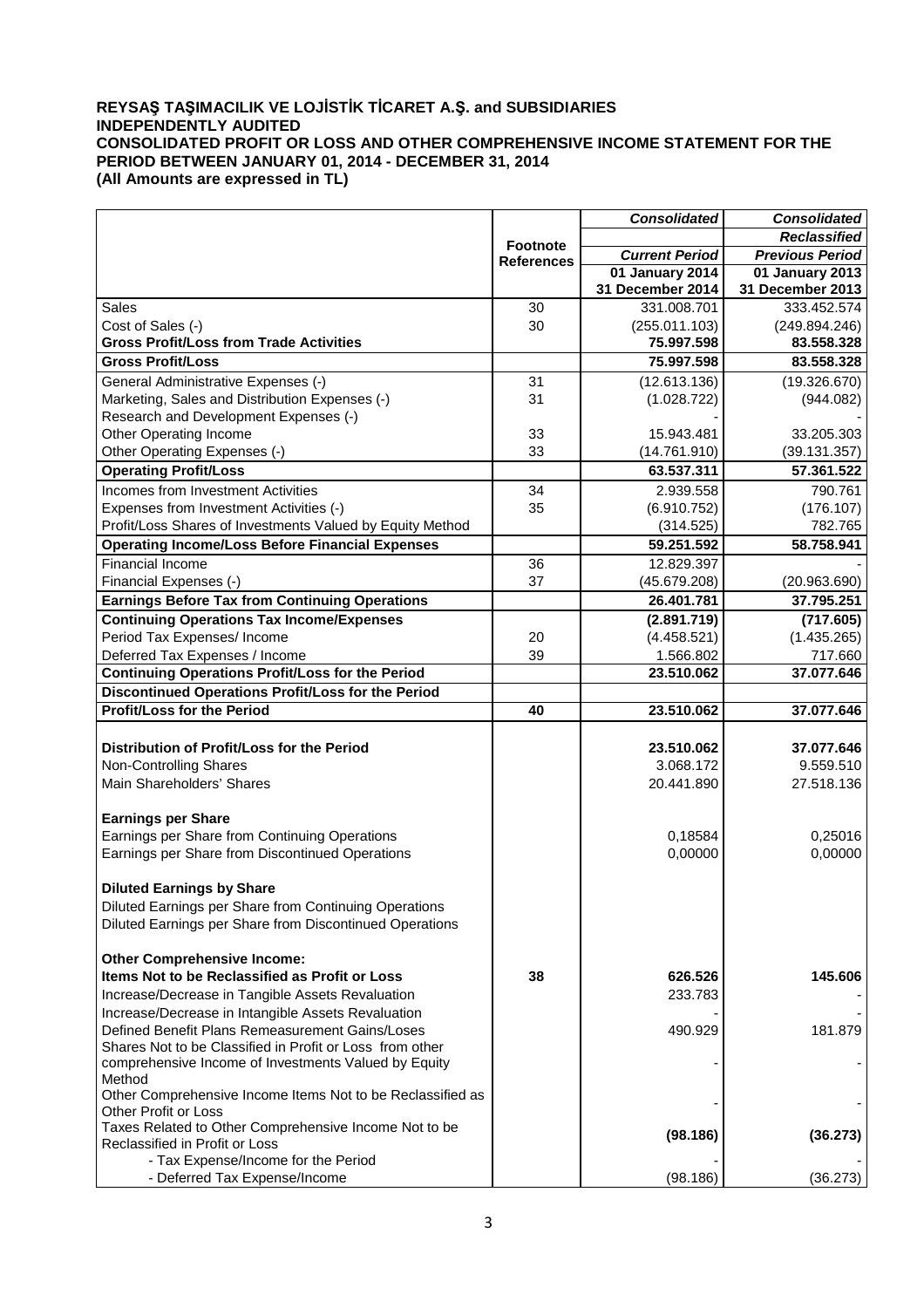| Items to be Reclassified as Profit or Loss                  |            |            |
|-------------------------------------------------------------|------------|------------|
| <b>Currency Exchange Differences</b>                        |            |            |
| Revaluation and/or Classification Gains/Loses of Available- |            |            |
| for-sale financial assets                                   |            |            |
| Cash Flow Hedge Gains/Loses                                 |            |            |
| Investment Hedge Related to Foreign Business                |            |            |
| Shares to be Classified in Profit or Loss from other        |            |            |
| comprehensive Income of Investments Valued by Equity        |            |            |
| Method                                                      |            |            |
| Other Comprehensive Income Items to be Reclassified as      |            |            |
| Other Profit or Loss                                        |            |            |
| Taxes Related to Other Comprehensive Income to be           |            |            |
| Reclassified in Profit or Loss                              |            |            |
| - Tax Expense/Income for the Period                         |            |            |
| - Deferred Tax Expense/Income                               |            |            |
|                                                             |            |            |
| <b>Other Comprehensive Income</b>                           | 626.526    | 145.606    |
|                                                             |            |            |
| <b>TOTAL COMPREHENSIVE INCOME</b>                           | 24.136.588 | 37.223.252 |
|                                                             |            |            |
| <b>Total Comprehensive Income Distribution</b>              | 24.136.588 | 37.223.252 |
| Non-Controlling Shares                                      | 3.212.609  | 9.558.684  |
| Main Shareholders' Shares                                   | 20.923.979 | 27.664.568 |
|                                                             |            |            |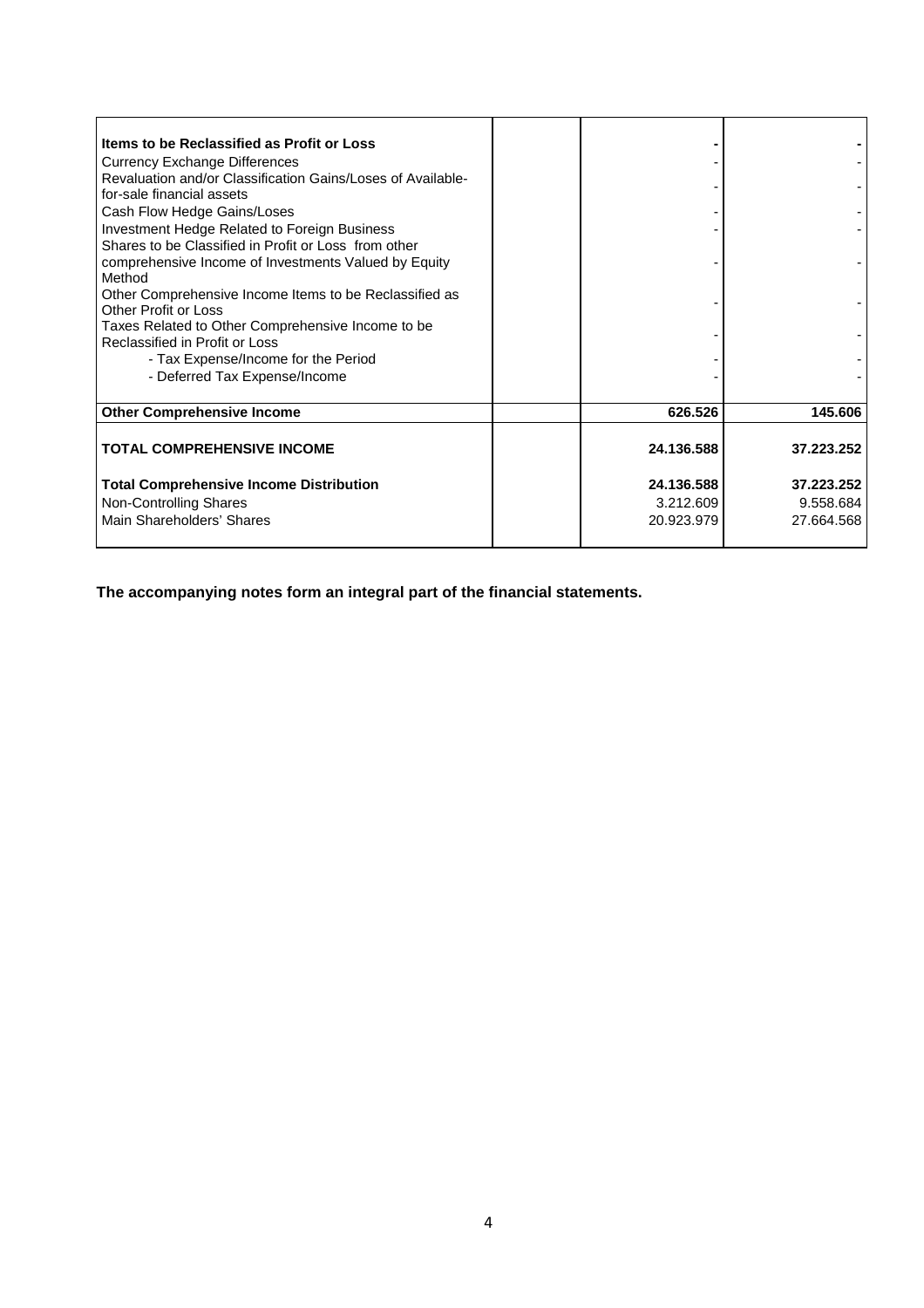# **REYSAŞ TAŞIMACILIK VE LOJİSTİK TİCARET A.Ş. and SUBSIDIARIES INDEPENDENTLY AUDITED CONSOLIDATED STATEMENT OF CHANGES IN EQUITY DATED DECEMBER 31,2014 (All Amounts are expressed in TL)**

|                                                            |                    |                                                    |                          | <b>Accumulated Other</b>                                                        |                                     |                                                            |                                   |                                        |                                               |                                             |                 |
|------------------------------------------------------------|--------------------|----------------------------------------------------|--------------------------|---------------------------------------------------------------------------------|-------------------------------------|------------------------------------------------------------|-----------------------------------|----------------------------------------|-----------------------------------------------|---------------------------------------------|-----------------|
|                                                            |                    |                                                    |                          | Comprehensive<br>Rev./Exp.not to be<br><b>Reclassified as Profit or</b><br>Loss |                                     |                                                            | <b>Accumulated Profits</b>        |                                        |                                               |                                             |                 |
|                                                            | Paid-in<br>Capital | Capital<br><b>Adiustment</b><br><b>Differences</b> | Repurchased<br>Share (-) | <b>Revaluation</b><br>and<br><b>Measurement</b><br>Gains/Losses                 | Other<br><b>Earnings</b><br>/Losses | <b>Restrained</b><br><b>Reserves</b><br><b>From Profit</b> | Accumulat<br>ed Profit<br>/Losses | Net Profit /<br>Loss for<br>the Period | <b>Equities of</b><br>the Main<br>Shareholder | Non-<br><b>Controlling</b><br><b>Shares</b> | <b>EQUITIES</b> |
| <b>PREVIOUS PERIOD</b>                                     |                    |                                                    |                          |                                                                                 |                                     |                                                            |                                   |                                        |                                               |                                             |                 |
| Balance as of January 1,2013<br>(Beginning of the Period)  | 110.000.000        | 40.861                                             |                          |                                                                                 | (396.552)                           | 6.969.474                                                  | 10.997.913                        | (299.613)                              | 127.312.083                                   | 89.292.534                                  | 216.604.617     |
| The effect of changes in the scope of<br>consolidation     |                    |                                                    |                          |                                                                                 |                                     |                                                            | 18.848.253                        |                                        | 18.848.253                                    | (1.604.075)                                 | 17.244.178      |
| <b>Transfers</b>                                           |                    |                                                    |                          |                                                                                 |                                     | 2.107.546                                                  | (2.147.791)                       | 299.613                                | 259.368                                       | 199.543                                     | 458.911         |
| <b>Total Comprehensive Income</b>                          |                    |                                                    |                          |                                                                                 | 145.606                             |                                                            |                                   | 27.518.136                             | 27.663.742                                    | 9.559.510                                   | 37.223.252      |
| Decrease/Increase due to<br>Repurchase of Shares           |                    |                                                    | (2.177.230)              |                                                                                 |                                     |                                                            |                                   |                                        | (2.177.230)                                   |                                             | (2.177.230)     |
| Transactions with Non-controlling<br>Shareholders          |                    |                                                    |                          |                                                                                 |                                     |                                                            | (904.261)                         |                                        | (904.261)                                     |                                             | (904.261)       |
| Increase/Decrease due to Other<br>Changes                  |                    |                                                    |                          |                                                                                 |                                     |                                                            | (3.581.021)                       |                                        | (3.581.021)                                   |                                             | (3.581.021)     |
| Balance as of December 31, 2013<br>(End of the Period)     | 110.000.000        | 40.861                                             | (2.177.230)              |                                                                                 | (250.946)                           | 9.077.020                                                  | 23.213.093                        | 27.518.136                             | 167.420.934                                   | 97.447.512                                  | 264.868.446     |
|                                                            |                    |                                                    |                          |                                                                                 |                                     |                                                            |                                   |                                        |                                               |                                             |                 |
| <b>CURRENT PERIOD</b>                                      |                    |                                                    |                          |                                                                                 |                                     |                                                            |                                   |                                        |                                               |                                             |                 |
| Balance as of January 1, 2014<br>(Beginning of the Period) | 110.000.000        | 40.859                                             | (2.177.230)              |                                                                                 | (250.946)                           | 9.077.020                                                  | 23.213.095                        | 27.518.136                             | 167.420.934                                   | 97.447.512                                  | 264.868.446     |
| <b>Transfers</b>                                           |                    |                                                    |                          |                                                                                 |                                     | 4.810.818                                                  | 22.707.318                        | (27.518.136)                           |                                               |                                             |                 |
| <b>Total Comprehensive Income</b>                          |                    |                                                    |                          | 233.783                                                                         | 392.743                             |                                                            |                                   | 20.441.890                             | 21.068.416                                    | 3.068.172                                   | 24.136.588      |
| Decrease/Increase due to<br>Repurchase of Shares           |                    |                                                    |                          |                                                                                 |                                     |                                                            |                                   |                                        |                                               |                                             |                 |
| Transactions with Non-controlling<br>shareholders          |                    |                                                    |                          |                                                                                 |                                     |                                                            | (1.547.475)                       |                                        | (1.547.475)                                   | (302.922)                                   | (1.850.397)     |
| Increase/Decrease due to Other<br>Changes                  |                    |                                                    |                          |                                                                                 |                                     |                                                            |                                   |                                        |                                               |                                             |                 |
| Balance as of December 31, 2014<br>(End of the Period)     | 110.000.000        | (40.859)                                           | 2.177.230                | 233.783                                                                         | 141.797                             | 13.887.838                                                 | 44.372.938                        | 20.441.890                             | 186.941.875                                   | 100.212.762                                 | 287.154.637     |